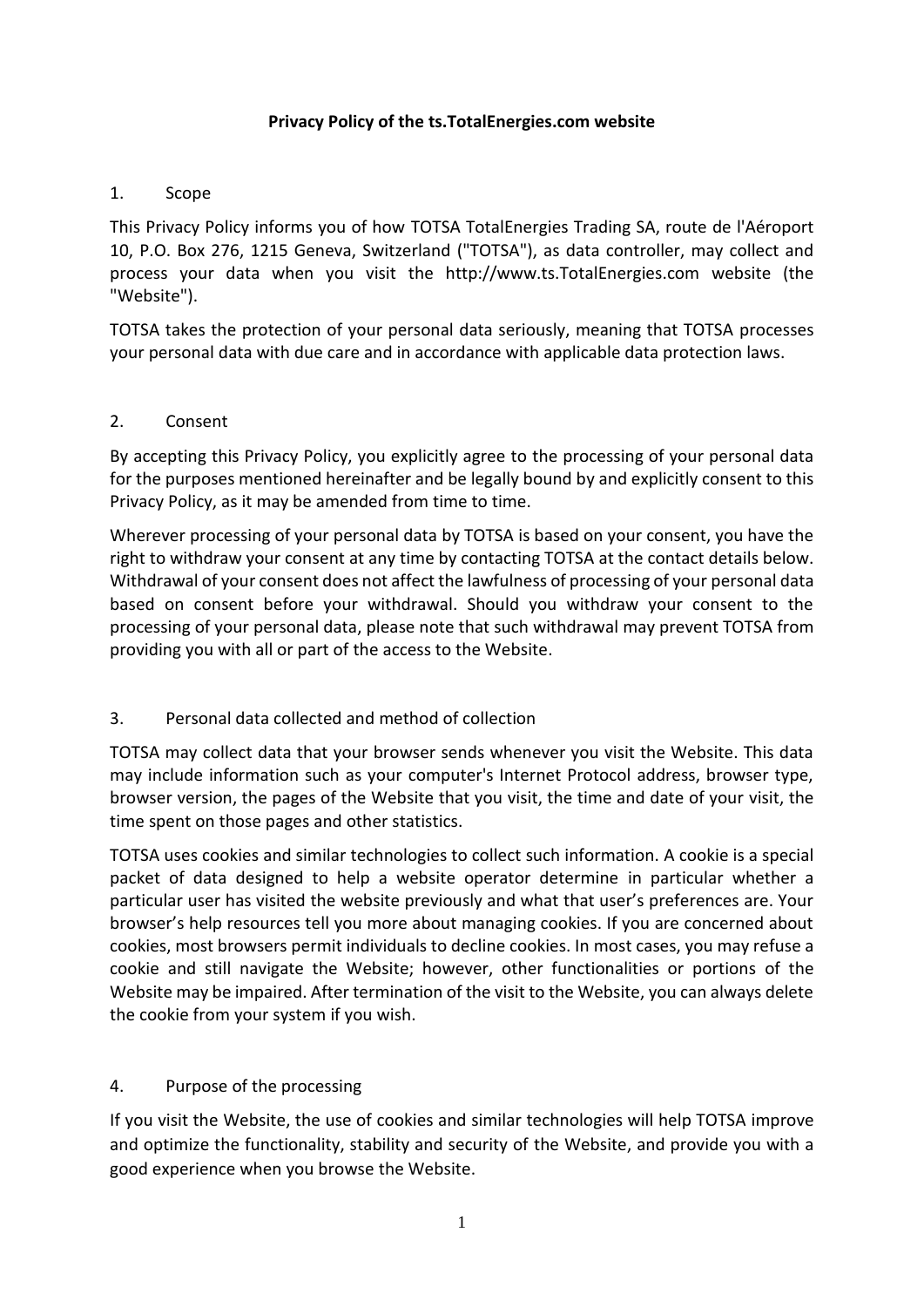Your personal data might also be used and disclosed to protect the security and integrity of the Website and for TOTSA to comply with legal and regulatory obligations, including court orders and exercise and/or defense of legal rights, reporting to and/or being audited by regulatory bodies, record keeping obligations.

### 5. Legal basis

When you visit the Website, processing of your personal data by TOTSA is based on your consent that you give to TOTSA when you accept the disclaimer notice displayed before you can access the Website.

In certain cases, the processing of your personal data might be based on the legitimate interests of TOTSA (e.g. to protect the security and integrity of the Website) or those of any third party recipients that receive your personal data or a legal obligation to which TOTSA is subject.

## 6. Storage duration

TOTSA will not keep your personal data for any longer than is necessary in light of the reason(s) for which it was first collected or provided, keeping in mind the following factors:

- the activity for which it is being processed;
- any legal, regulatory or contractual requirements; and/or
- the time in which any litigation or investigations might arise.

### 7. Your rights

You are entitled to submit TOTSA a request in order to:

- have access to your personal data and obtain information in relation to its processing;
- request the completion or correction of any personal data that is incomplete or inaccurate;
- restrict or object to the processing of your personal data;
- erase your personal data;
- receive, or request TOTSA to transmit to another designated person or entity, your personal data in a structured, commonly used and machine-readable format; and
- wherever processing of your personal data by TOTSA is based on your consent, withdraw your consent to the processing of your personal data.

The exercise of some of your rights (e.g. objection to the processing, withdrawal of any previously given consent, etc.) may in some cases prevent TOTSA from providing you with all or part of the access to the Website.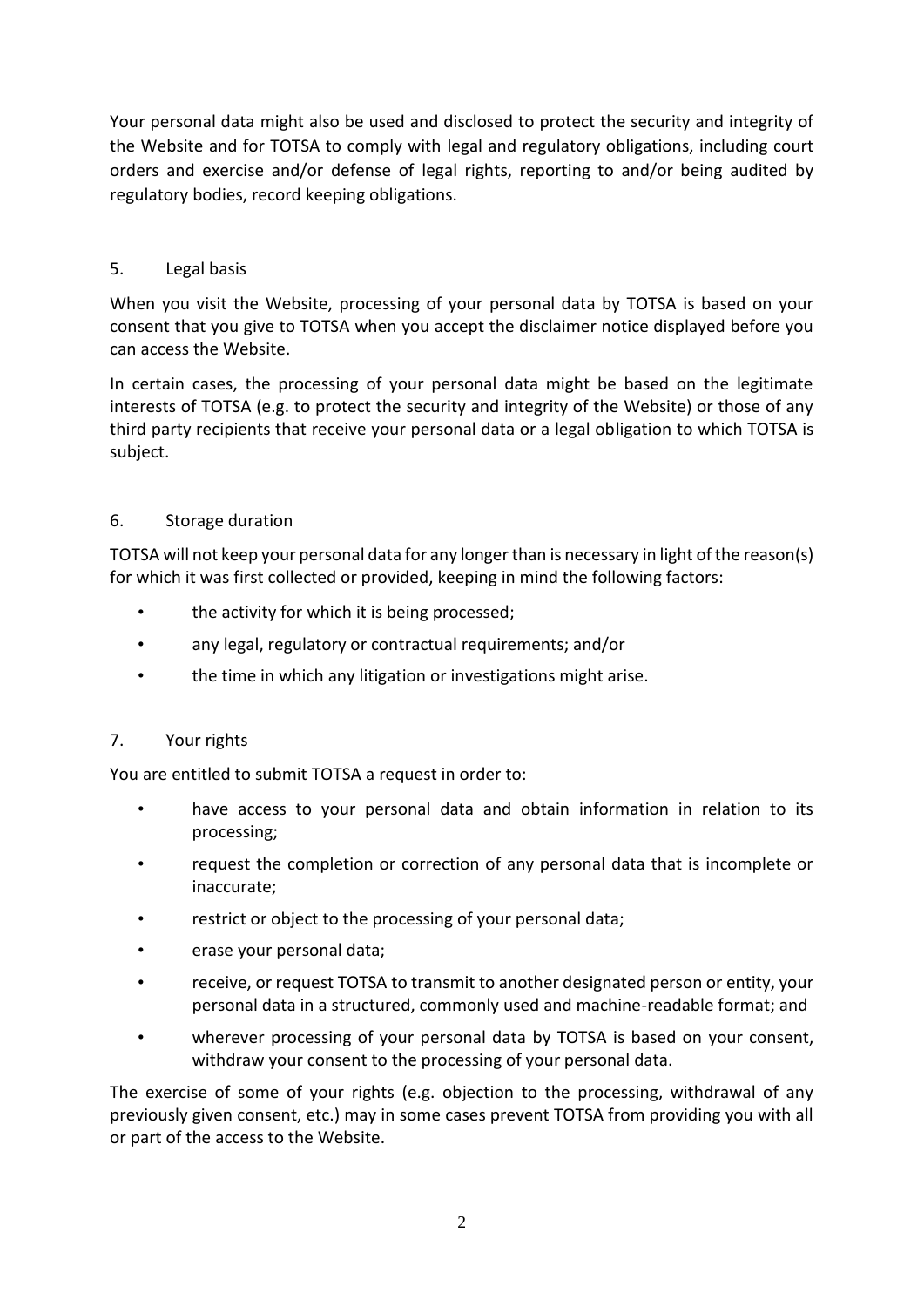Please note that the above rights can be limited – for example, when TOTSA needs your personal data to comply with the law or assert or defend against legal claims or has other compelling legitimate grounds for the processing that override your interests, rights and freedoms. TOTSA may therefore be able to continue processing your personal data even after you have chosen to withdraw your consent or objected to the processing of your personal data to the extent required or otherwise permitted by law.

To exercise any of the abovementioned rights, please contact TOTSA at the contact details below.

If requests are manifestly unfounded or excessive, in particular because of their repetitive character, TOTSA reserves the right to either charge a reasonable fee taking into account the request or refuse to act on the request.

TOTSA may request the provision of additional information to confirm your identity if it has reasonable doubts concerning the identity of the person making the request.

### 8. Security

While TOTSA strives to maintain reasonable and appropriate technical and organizational security measures to ensure an adequate level of protection for your personal data, please remember that no method of transmission over the Internet, or method of electronic storage is 100% secure and TOTSA therefore cannot guarantee its absolute security.

If, despite the security measures, a security breach would occur that is likely to result in a risk for your personal data, TOTSA will inform you, as well as relevant authorities when required by applicable data protection laws, about the security breach as soon as reasonably possible.

### 9. Service providers

TOTSA may employ third party companies and individuals to perform Website-related services or to assist TOTSA in analysing how the Website is used.

These third parties may have access to your personal data only to perform these tasks on behalf of TOTSA and are obligated not to disclose or use it for any other purpose. TOTSA concluded written agreements with all its contractual partners that may have access to your personal data imposing data protection obligations that are no less protective than its commitments described in this Privacy Policy and in accordance with applicable legal requirements.

# 10. International transfer

TOTSA is a Swiss company. If you are located outside Switzerland, please note that your personal data will be transferred to and processed in Switzerland. Swiss data protection laws may differ from those of your jurisdiction.

Should TOTSA need to transfer your personal data to a country that is not regarded as ensuring an adequate level of protection for personal information by the European Commission and/or the Swiss Federal Data Protection and Information Commissioner, TOTSA will put in place